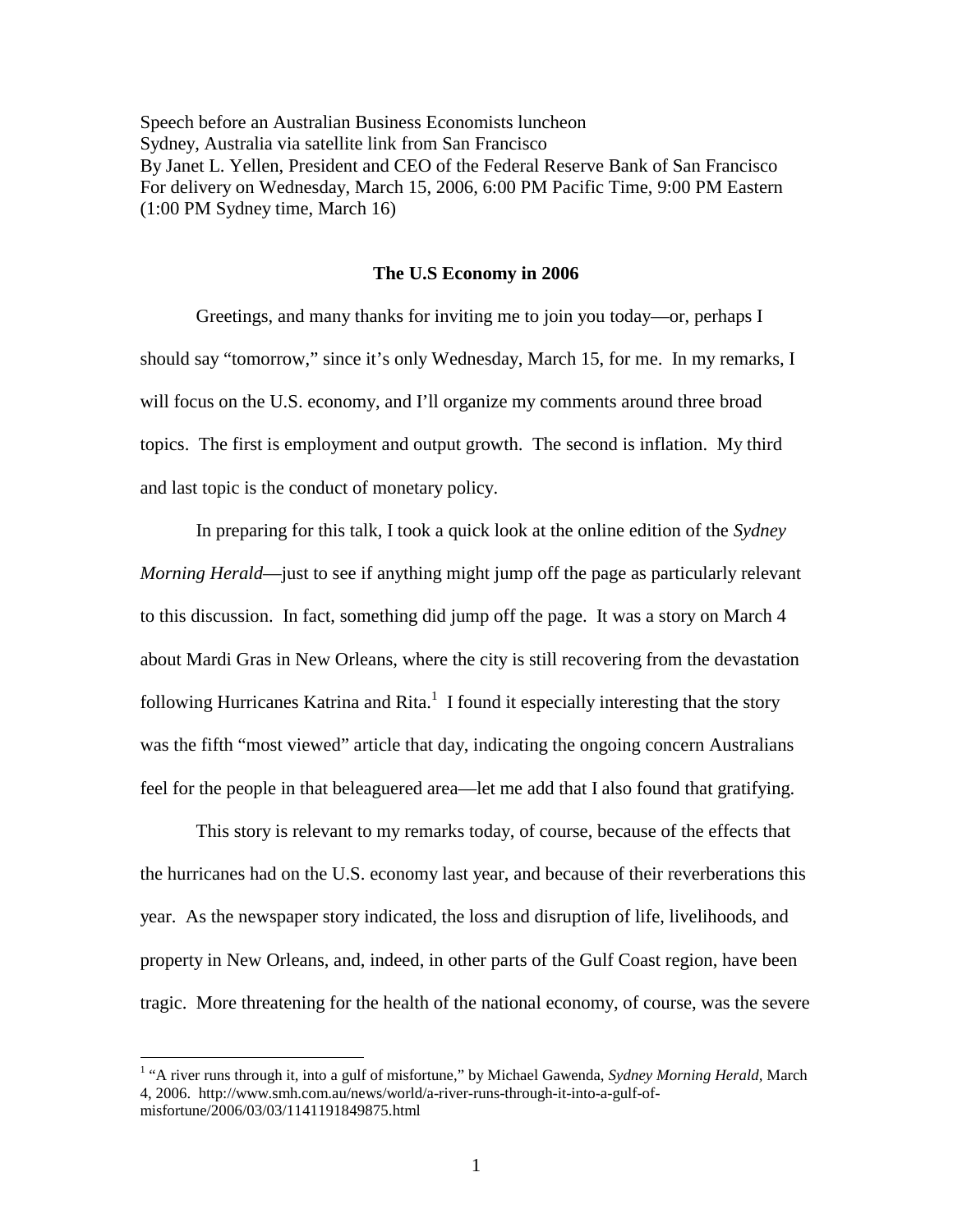beating that the infrastructure took—most notably the infrastructure for energy. The timing was particularly unfortunate, because, for the preceding year and a half, energy prices had surged worldwide. So there were concerns that the damage to the Gulf's energy infrastructure might lead to a sustained hike in energy prices over and above those already high prices. Indeed, energy prices *did* spike after the storms, but then they retreated fairly quickly. So, at this point, the prices of oil, gasoline, and natural gas are actually *lower* than they were before the storms, though they are still a good deal higher than they were before the worldwide surge.

Overall, the economy has shown considerable resilience in the face of the direct effects of the hurricanes and the energy price shock. When the storms hit at the end of August, economic activity had been quite robust for several years, supported by monetary accommodation and strong productivity growth. Real GDP had grown steadily at, or above, its potential or long-run sustainable pace, which is estimated at around three and a quarter percent. This pattern continued even during the third quarter—immediately following the hurricanes—when real GDP grew by just over four percent.

In the fourth quarter, growth *did* drop sharply to about 1 ½ percent. However, a good deal of this slowdown appears to have been due to several temporary factors, none of which were related to the hurricanes. These included unusually harsh winter weather which held back retail activity, delays in some federal defense purchases which were moved from the end of last year into the first quarter of this year, and a dip in auto production.

As for the current quarter, the monthly data so far show significant strength in activity following the earlier weak quarter. The key issue is the extent to which this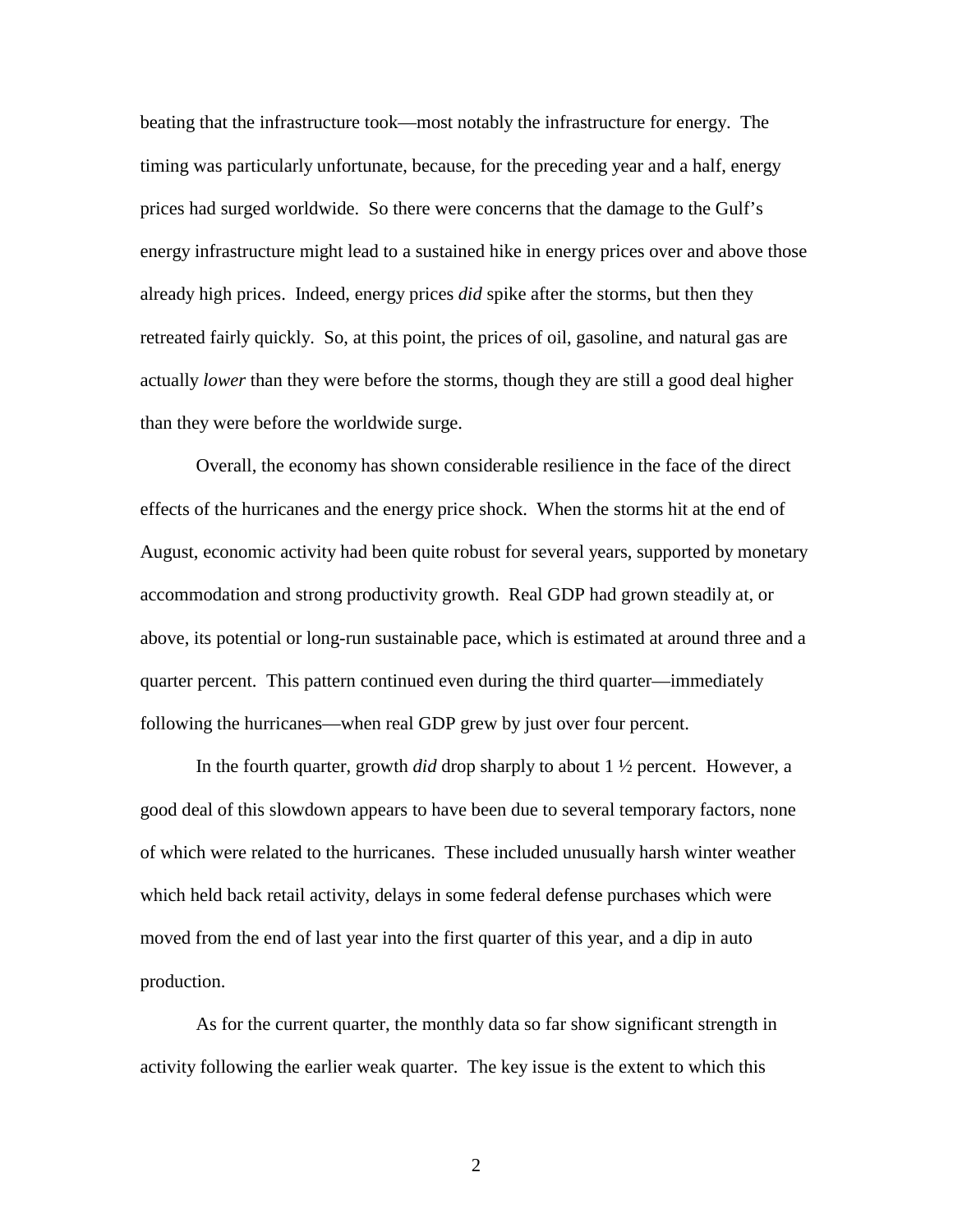strength represents the pay-back from the temporary factors that restrained growth in the fourth quarter or whether it is driven by more fundamental factors that would be longerlasting. At present, we don't have enough information to know for sure, and we will be watching the data with the utmost interest to see how this turns out.

My best guess is that a good part of this strength *is* the flip-side of the factors that made the economy weak in the fourth quarter, and therefore should not be extrapolated to subsequent quarters. Therefore, it seems likely that growth will settle back to a trend-like pattern as the year progresses. One likely contributing factor is the winding down of the rebuilding effort later in the year. Another is the lagged effect of monetary policy tightening; in other words, tighter financial conditions will have a dampening impact on interest-sensitive sectors, such as consumer durables, housing, and business investment.

What could punch a hole in this forecast? Let me focus on a few things in particular. One would be a serious retrenchment in house prices, which have soared in the U.S. during the past decade. I know that you have had some experience with housing booms as well. Starting in the mid-1990s, average house prices rose rapidly in Australia, but since 2003 they have been about flat and have had some effect in slowing consumer spending and borrowing. A risk to the U.S. forecast would come from a significant reversal of the boom in house prices, which *could* have a very restrictive impact, especially through negative wealth effects. However, so far, I'd say that we've only seen early signs of a cooling off in U.S. housing markets. While residential construction has held up pretty well so far, the data for new homes—a good indicator of current market conditions—show that sales have dropped off and that the median selling price is down modestly since last fall, although both still remain at relatively high levels. Looking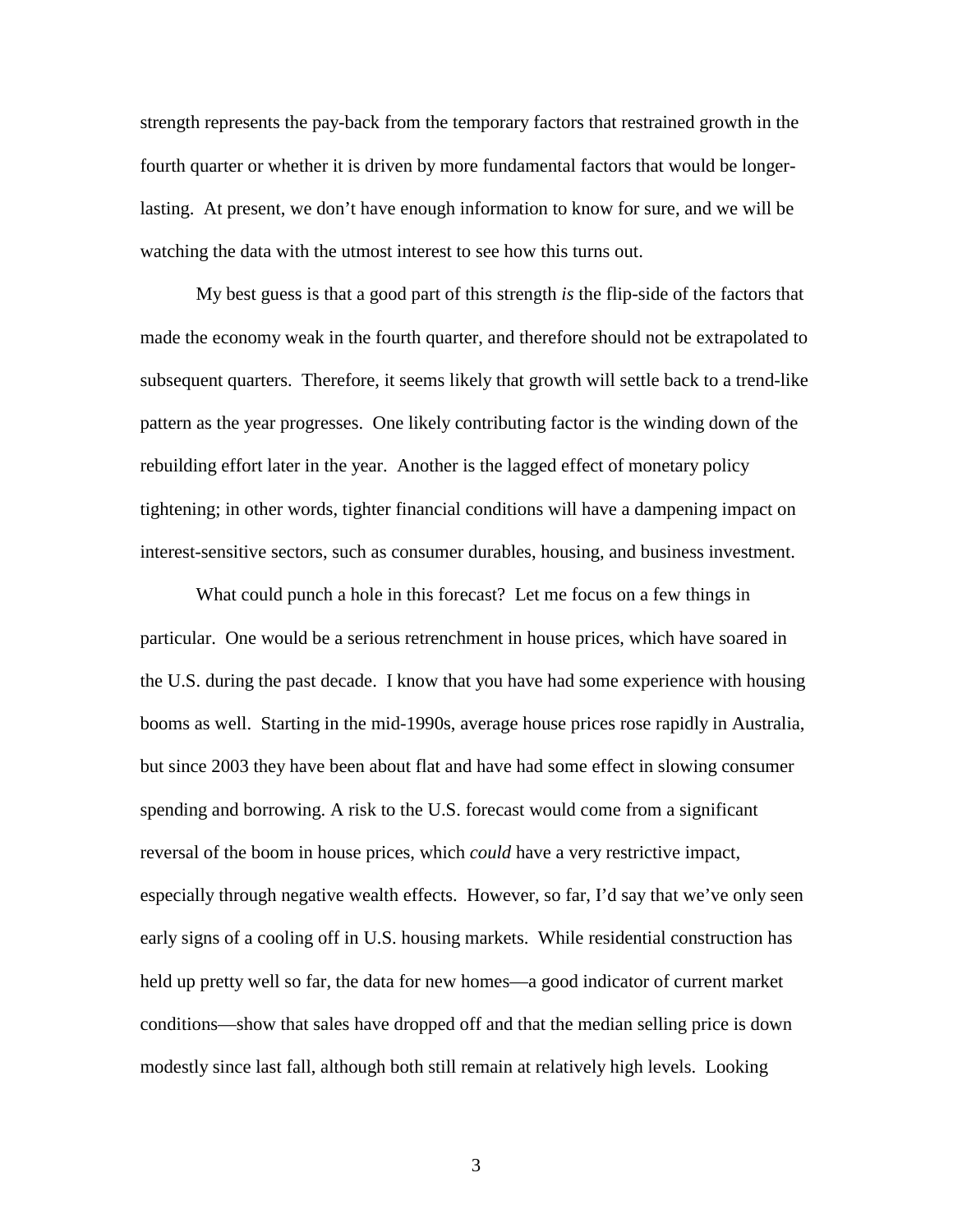ahead, the ratio of new houses for sale to those sold—a kind of inventory-to-sales ratio for homes—has risen rather sharply since the summer, suggesting that other signs of cooling in the housing market may become more evident.

 Second is another issue related to the housing market—the so-called "bond rate conundrum," wherein long-term interest rates are unusually low relative to short-term rates. There are various theories about why the risk premium on bonds is so low, but, frankly, it remains a conundrum. If risk premiums rose to more historically normal levels, this would obviously have negative implications not only for housing markets, but also for long-term business investment.

The third thing that might upset the forecast is a further sustained surge in energy prices. If these prices stay at their current levels, any negative effect they might have should dissipate over 2006, and as that happens, it would actually contribute to higher overall economic growth. However, energy markets are highly susceptible to shocks from political and other developments—I need only mention Nigeria and Iran to illustrate the point in the current environment. So this factor remains, as always, a wild card in the outlook.

Indeed, not only is there uncertainty about where energy prices will go in the future, but there also is a good deal of uncertainty about how much of an effect a further change in energy prices would have. This uncertainty has been heightened by the strength of consumer and business spending in the face of the surge in energy prices that started over two years ago. Of course, it's possible that higher energy prices *have* had a negative impact on spending, which has been offset by other stimuli, such as rising home prices. This remains an open issue.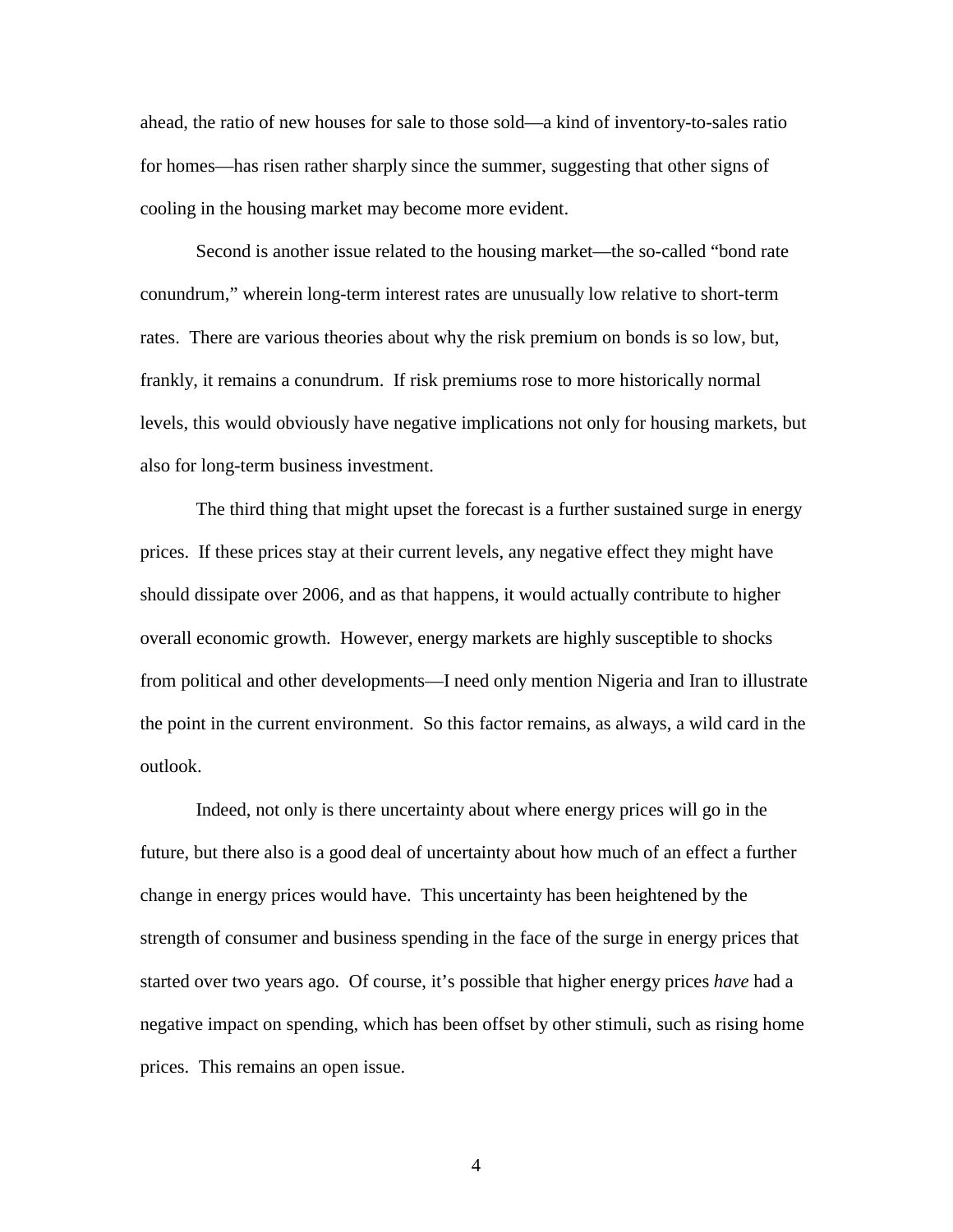Turning to labor markets, as the economy has strengthened in recent years, slack in these markets has gradually, but steadily, diminished—for example, jobs have increased by more than enough to absorb a growing workforce, and the unemployment rate has declined. Indeed, for February, unemployment came in at 4.8 percent, a number that's slightly below conventional estimates consistent with so-called "full employment."

And that brings me to the inflation situation. Specifically, this relatively low unemployment number raises the question of whether the economy has already gone a bit beyond full employment. If it has, then, with real GDP growth expected to exceed its potential rate in the first half of this year, the strain on resources could build further, intensifying inflationary pressures. Additional inflationary pressures at this point would be particularly unwelcome, because inflation is now toward the upper end of my "comfort zone." Let me get quite specific on this point. When I say "inflation," I'm referring to the core personal consumption expenditures price index; that is, the index that excludes the volatile food and energy component. This measure is up by 1.8 percent over the twelve months ending in January. When I say "my comfort zone," I'm referring to the range between one and two percent that I have previously enunciated as an appropriate goal of monetary policy.

I've tried to present the inflation issue in rather stark terms because it is, after all, of the utmost importance for monetary policy. So let me give you my own take on the matter. First, I think it's important to look beyond the unemployment rate to other measures of slack to get a full picture. Doing so *does* give a somewhat more mixed picture. For example, there is some indication of slack from the employment-topopulation ratio—at nearly 63 percent, it is still below its long-run average; of course,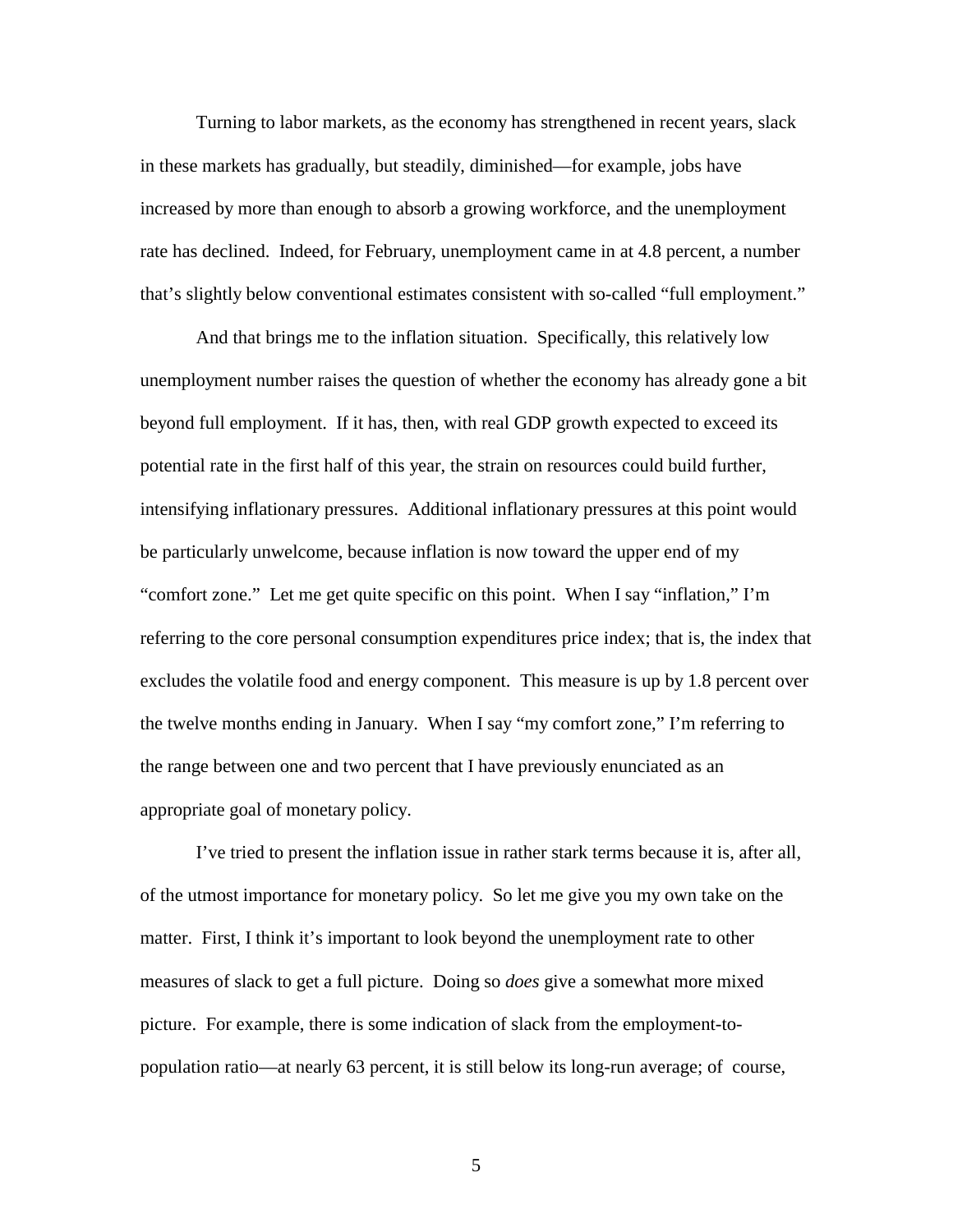using the long-run average as a benchmark may somewhat overstate the case, since ongoing declines in labor force participation as the baby boom generation ages will tend to lower the ratio. Another indicator is the Conference Board's diffusion index for job market perceptions. This index appears to be a rather direct measure of perceptions of labor market tightness, and it remains shaded toward the side of some excess capacity in labor markets. Measures of slack in product markets also are mixed. Capacity utilization in manufacturing is above its long-run average, but some measures of the output gap still show some excess capacity.

So these measures suggest a range of estimates from a modest amount of slack to a modest amount of excess demand in the U.S. economy. Of course, some would argue that what matters is not just U.S. productive capacity, but also *worldwide* productive capacity. As I'm sure you know the argument is that if the U.S. reaches full employment, we can simply tap the vast workforces in China, India, and elsewhere around the world and import those goods to our economy. Since labor costs tend to be low in many developing economies, the ability to switch from domestic to imported goods could moderate the wage and price increases which would otherwise occur as slack in the U.S. labor market shrinks.

In my view, globalization has had a profound impact on the U.S. economy, affecting product, financial and labor markets. The growing capacity of foreign countries to supply goods and services to the U.S. market has impacted the structure of wages and the bargaining power of workers. But there are good reasons to doubt that such factors are sufficient to sever the usual link between labor market slack and wage and price pressures. First, many goods and most services—from heart transplants to haircuts and

 $\sim$  6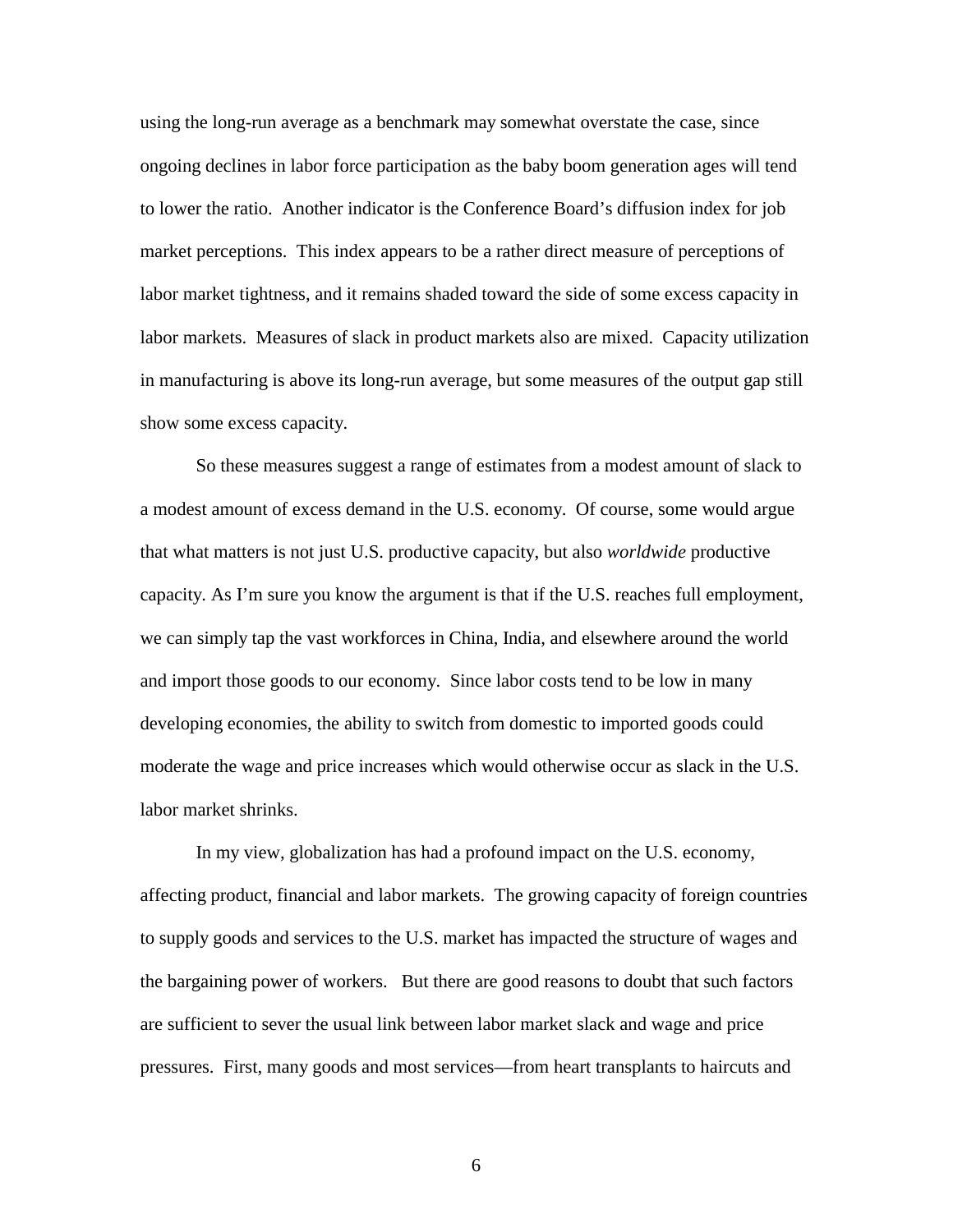new houses—must be produced in the U.S., so foreign capacity is not an issue there. Indeed only 10% of American workers are in manufacturing, which is arguably the sector most exposed to foreign competition.

Second, there is the issue of foreign exchange rates. The dollar prices of goods that we import into the United States depend on the prices of those goods in their respective foreign currencies, and also the exchange rates of these currencies vis à vis the dollar. However, the exchange rates of many currencies are not fixed vis à vis the dollar and exchange rate movements—difficult as they are to predict--can offset a good deal of the effects of import prices on inflation. In order to utilize the productive capacity in foreign countries, we need to run a trade deficit. In principle, such deficits put downward pressure on our exchange rates, at least over time, and this tends to raise prices paid for these goods in the U.S. Looking at the U.S. data on non-oil import prices, in recent years they have risen at a 2-1/2 to 3 percent rate—which is actually slightly *faster* than the U.S. core consumer inflation rate. Finally, growth is strong in many parts of the world, at present, and it is not just foreign supply but also foreign demand that is expanding. Indeed, strong global growth has played a role in boosting energy prices.

So, overall, while I'm glad to see some lively debate on this issue, I'm not convinced that foreign capacity is a major reason to shrug off concerns about the possibility of overshooting capacity in U.S. labor and product markets. And, as I've said, it appears that the economy is near full usage of resources, but it's not clear whether we are slightly above capacity or below.

A second factor to consider in the inflation picture is inflation *expectations*. As you know, under certain circumstances, inflation expectations can be like self-fulfilling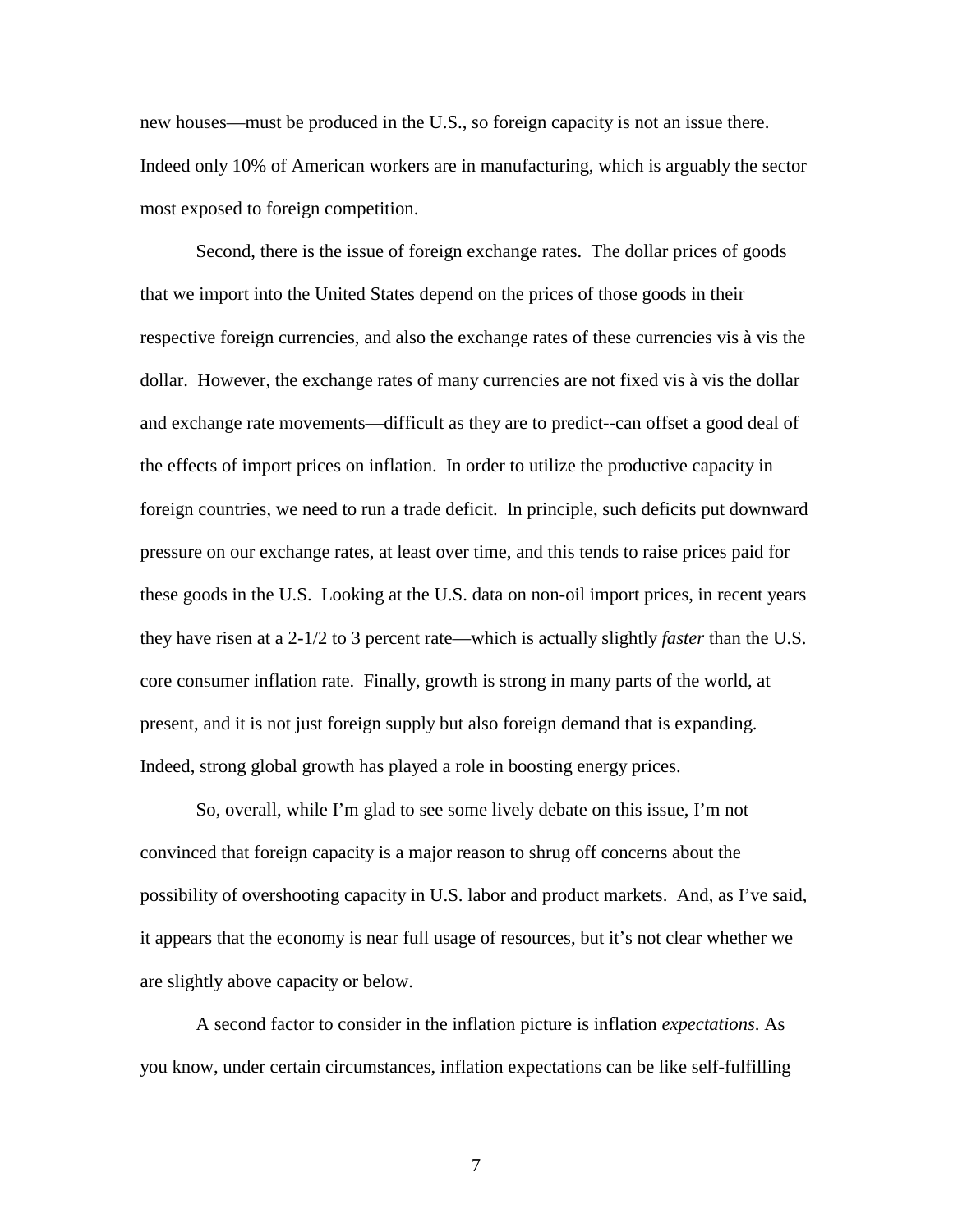prophecies. If people expect higher inflation, they will behave in the marketplace in ways that will actually generate higher inflation; for example, they will rush to make purchases thinking that tomorrow's price will be higher than today's. And they will tend to build higher expected inflation into wage bargaining, raising costs to businesses, which, in turn, may get built into the prices of their products. So inflation expectations that are well-anchored to price stability can make a crucial contribution to low and stable inflation going forward.

On Monday, I gave a speech in Washington D.C. to the National Association of Business Economists that argued that inflation expectations in the U.S. are not as well anchored as they could be, and also not as well anchored as they are in many other developed countries, because those countries have explicit, numerical inflation goals and the U.S. does not.<sup>2</sup> However, I also argued that U.S. inflation has become much better anchored as a result of the efforts of the Fed to enhance communication and transparency. A good example of this is that the recent surge in energy prices has generally not been passed through to core inflation to a significant extent.<sup>3</sup> This result shows up in the stability of our measures of core inflation.

There also is indirect evidence from the financial markets. For example, using analyses that compare the real yields on Treasury Inflation-Protected Securities, or TIPS for short, with those on standard Treasury securities that are *not* indexed to compensate for inflation developments, we can estimate what the market thinks inflation

<sup>&</sup>lt;sup>2</sup> See "Enhancing Fed Credibility," delivered March 13, 2006, to the National Association of Business Economists' Annual Washington Policy Conference in Washington, D.C. http://www.frbsf.org/news/speeches/2006/0313.html 3

<sup>&</sup>lt;sup>3</sup> Bharat Trehan, "Oil Price Shocks and Inflation," *FRBSF Economic Letter*, Number 2005-28, October 28, 2005.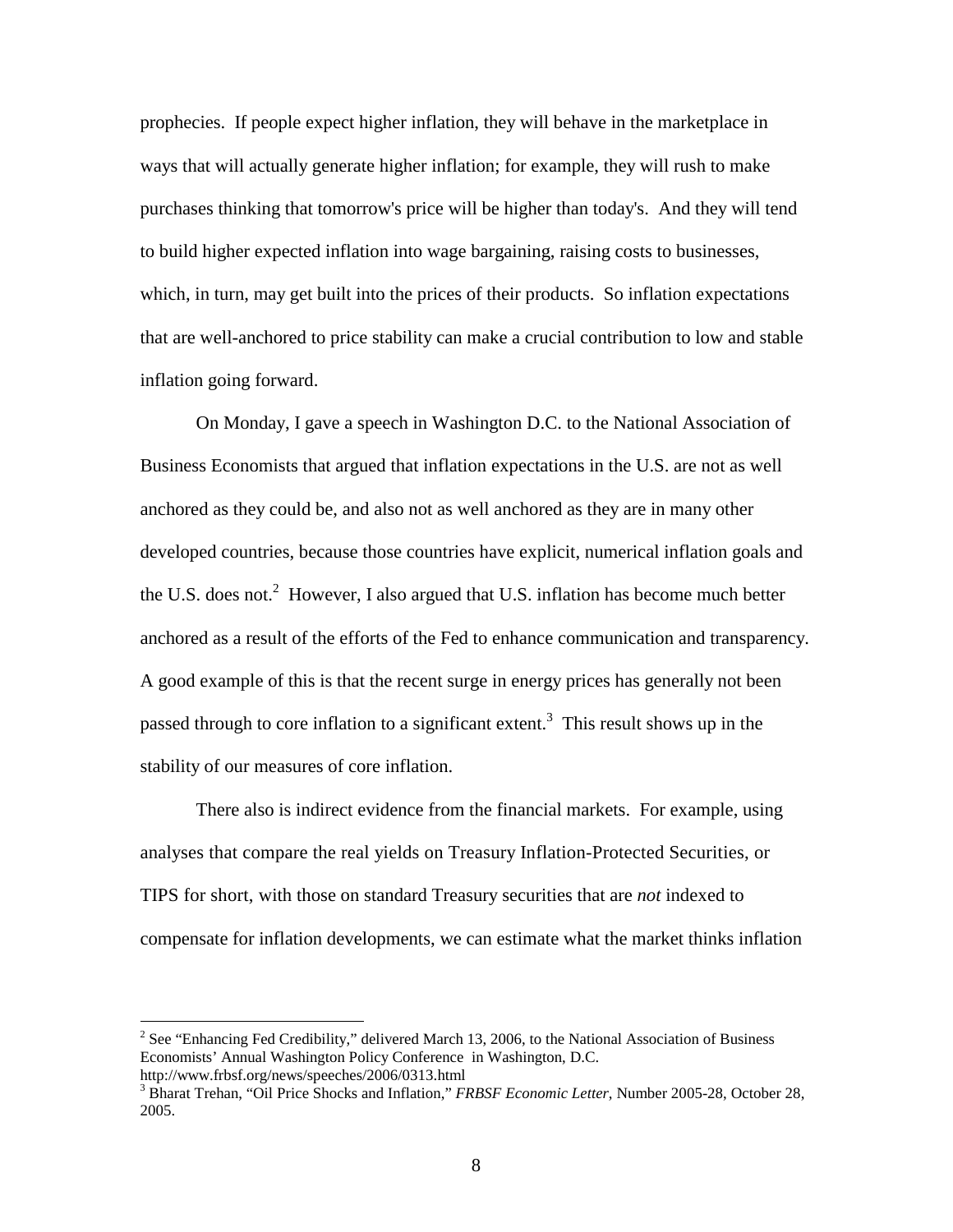will do over the life of the securities.<sup>4</sup> Compensation for average inflation over the next five years has been volatile at times since energy prices began rising in late 2003, and not surprisingly, has risen on balance by almost a full percentage point over that period. However, it is notable, and encouraging, that longer-term inflation expectations—those covering the period from five years ahead to ten years ahead—are essentially unchanged on balance over that same period.

 Both slack and inflation expectations often work through changes in labor compensation to influence price increases. So, keeping a close eye on compensation can provide a check on one's views on the other factors. Looking at this channel, it's hard to find evidence suggesting upward inflationary pressures. For example, growth in total compensation in private industry, as measured by the Employment Cost Index, actually declined last year to only 3 percent from 3 ¾ in 2004. Going behind these numbers, we find that they include both a deceleration in wages and salaries and unusually large increases in benefit costs. Looking ahead, recent surveys suggest that growth in health insurance costs is likely to moderate significantly this year. To some extent, such moderation could hold down overall compensation growth, since it's doubtful that offsetting increases in wages and salaries would completely fill the gap that quickly**.** 

The final factor in the inflation picture that I'd like to discuss is productivity. For about ten years now, U.S. productivity growth has been very strong. It grew at around two and a half percent in the latter half of the 1990s and has increased even more rapidly—at 3 ¼ percent—so far in this decade. Of course, it's not reasonable to expect the rather extraordinary 3 ¼ percent pace to be maintained in the long run. A number of

<sup>4</sup> Simon Kwan, "Inflation Expectations: How the Market Speaks," *FRBSF Economic Letter*, Number 2005- 25, October 3, 2005.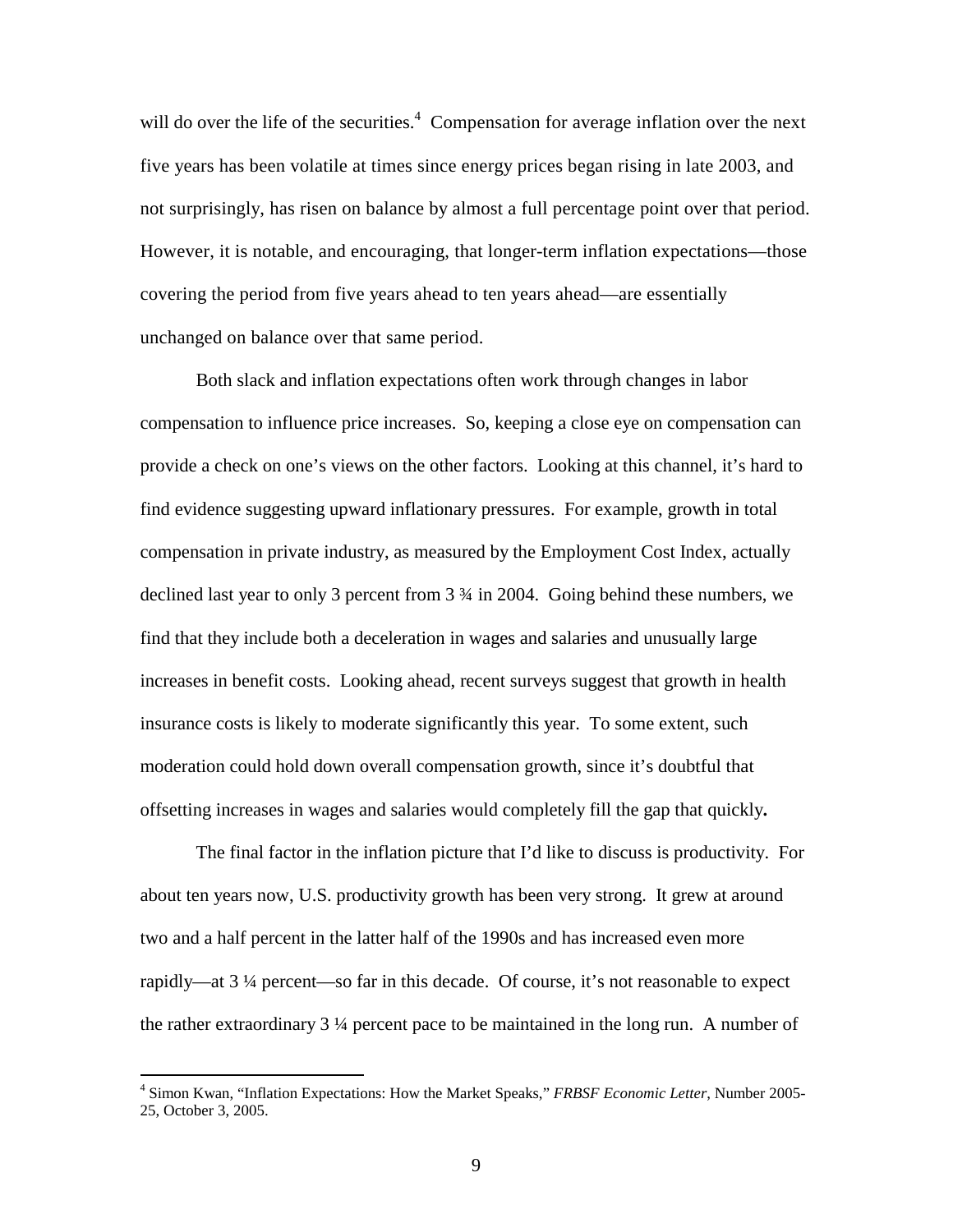leading experts estimate the trend rate at around two and a half percent, still a very high number that would dramatically enhance living standards in this country over the years.

 The issue for inflation going forward is whether productivity growth will match the trend rate of around two and a half percent. One argument on the side of slowing productivity growth is the recent moderation in the pace of price declines for high-tech goods. This could imply that technological progress is slowing to some extent.

While this is a source of concern, it's too soon to tell how long it will last. Moreover, there are a couple of reasons to think that firms may learn to use the technology they already have in place to become more productive, and that could keep productivity growing rapidly over the next several years. First, some evidence suggests that the extraordinarily high rates of investment in high-tech equipment during the second half of the 1990s actually led to a *reduction* in productivity growth—nearly half a percentage point during that period.<sup>5</sup> The reason is that firms had to devote a lot of human capital and time to learn how to get the most out of it. If firms continue to increase their proficiency in using the technology they already have, this could help keep productivity growing at a robust pace. Second, one fundamental way that technology enhances productivity is by allowing firms to reorganize and streamline the way people work. This is a process that takes some time, of course. And all signs suggest that it is ongoing and likely to continue playing out for a good while.

 Let me summarize this discussion of the inflation outlook. When I look at all of the elements that influence inflation—slack, inflation expectations, oil prices, and productivity—it seems that the most likely outcome over the next year or so is that

<sup>&</sup>lt;sup>5</sup> See "Productivity Growth in the 1990s: Technology, Utilization, or Adjustment?" by S. Basu, J.G. Fernald, and M.D. Shapiro, *Carnegie-Rochester Conference Series on Public Policy* 55, December 2001, pp. 117-165.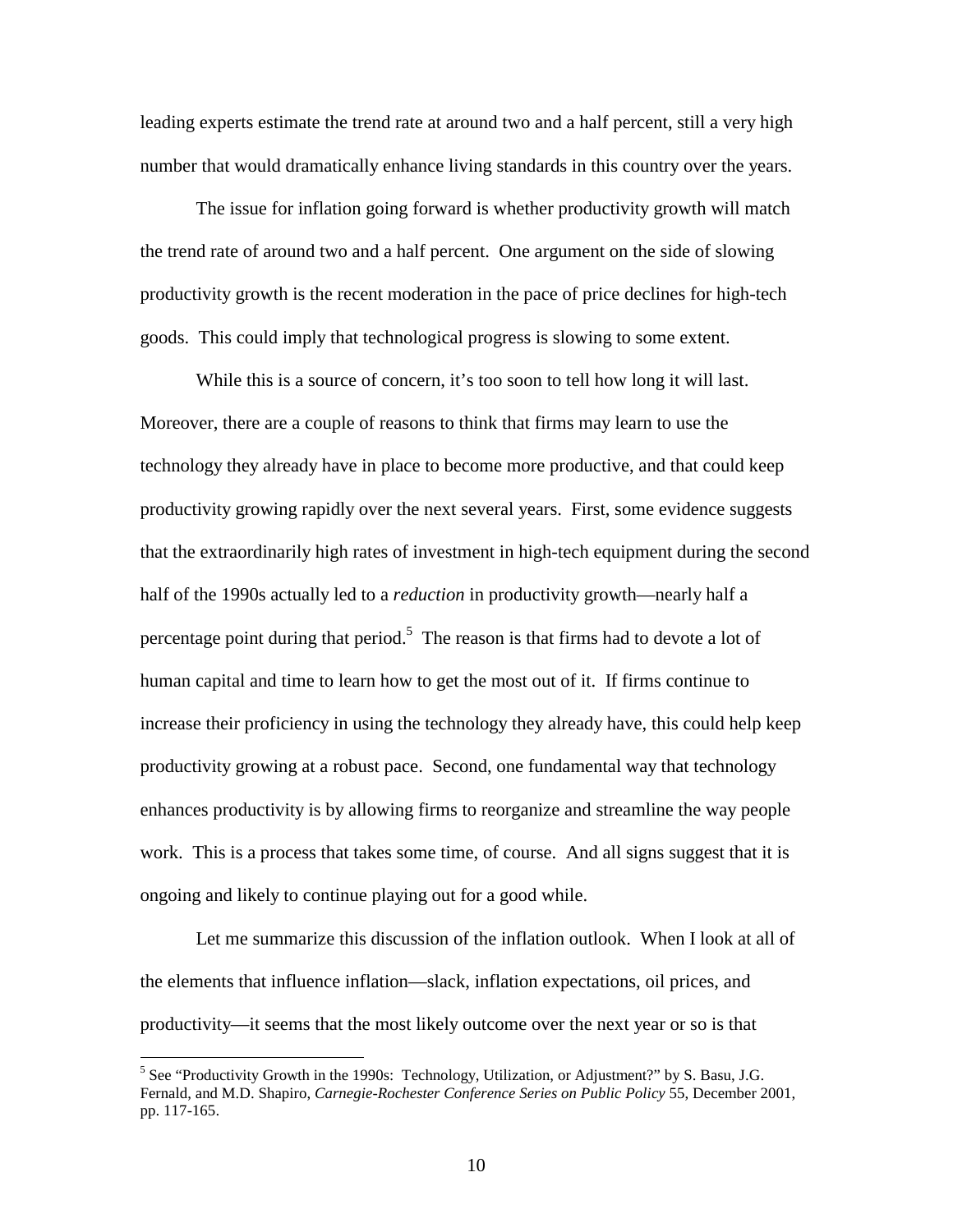inflation will remain contained. And, while I would be happier if recent core inflation had been a bit lower, it is encouraging that core inflation has been essentially compatible with price stability, even in the face of a rather large oil shock that started well before Katrina.

This brings me to my last point, the conduct of policy. I'd like to start by summarizing my views on the economic situation: while we face a great deal of uncertainty, the economy appears to be approaching a highly desirable glide path. First, real GDP growth currently appears to be quite strong, but there is good reason to expect it to slow to around its potential rate as the year progresses. Second, it appears that we are operating in the vicinity of "full employment" with a variety of indicators giving only moderately different signals. Finally, inflation is near the high end of my comfort zone, but it appears well contained at present, and my best guess for the future is that it will remain well contained.

 Of course, the key question for policy is what interest rate path will help the economy achieve the glide path? As you know, the Fed has raised the federal funds rate by 25 basis points at each of the last 14 FOMC meetings for a total increase of 350 basis points. Until recently, the funds rate was low enough that it seemed rather clear that this path of gradually removing accommodation had some way to go. That is why, up until last November, our post-FOMC-meeting press release stated that "…the Committee believes that policy accommodation can be removed at a pace that is likely to be measured."

 However, once the rate got to 4 percent in November, the issue of exactly how much accommodation actually remained in the economy became more of a judgment